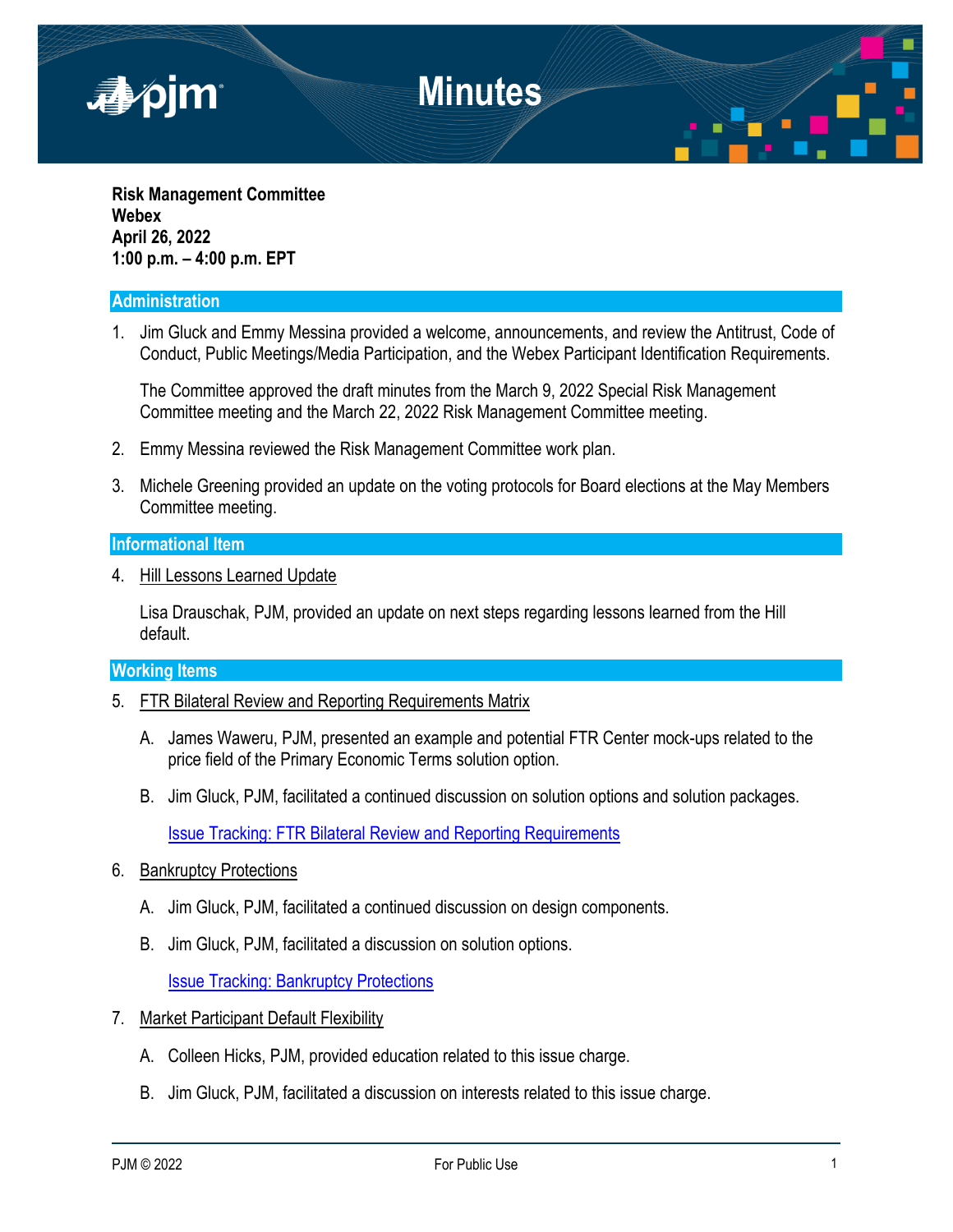

# [Issue Tracking: Market Participant Default Flexibility](https://pjm.com/committees-and-groups/issue-tracking/issue-tracking-details.aspx?Issue=bd8348bc-f0e2-4c19-8db9-0156f62c6846)

# **Additional Items**

### 8. Key Risk Metrics

Gwen Kelly, PJM, reviewed key risk metrics for the committee's consideration and feedback.

## **Informational Section**

Energy Price Formation Senior Task Force (EPFSTF)

Meeting materials and upcoming meeting dates are available on the [EPFSTF website.](https://pjm.com/committees-and-groups/task-forces/epfstf) Discussions involving risk may occur at the EPFSTF.

# Outage Coordination Issue Charge at the Operating Committee (OC) Meeting materials and upcoming meeting dates are available on the [OC website](https://www.pjm.com/committees-and-groups/committees/oc).

# **Future Topics**

| <b>Future Meeting Dates and Materials</b> |           |                                        | <b>Materials Due</b><br>to Secretary | <b>Materials</b><br><b>Published</b> |
|-------------------------------------------|-----------|----------------------------------------|--------------------------------------|--------------------------------------|
| Date                                      | Time      | Location                               |                                      |                                      |
| May 24, 2022                              | 1:00 p.m. | Webex                                  | May 12, 2022                         | May 17, 2022                         |
| June 28, 2022                             | 1:00 p.m. | PJM Conference & Training Center/Webex | June 16, 2022                        | June 21, 2022                        |

Author: Emmy Messina

### **Webex Meeting Attendees**

| <b>Name</b>               | Company                                    | <b>Sector</b>             |
|---------------------------|--------------------------------------------|---------------------------|
| Gluck, Jim (Facilitator)  | PJM Interconnection, LLC                   | None                      |
| Messina, Emmy (Secretary) | PJM Interconnection, LLC                   | None                      |
| Adams, Sean               | PSEG Energy Resources & Trade LLC          | <b>Other Supplier</b>     |
| Babp, Alan                | PJM Interconnection, LLC                   | None                      |
| Barker, Jason             | Constellation Energy Generation, LLC       | <b>Generation Owner</b>   |
| Benchek, Jim              | American Transmission Systems, Inc.        | Transmission Owner        |
| Bleiweis, Bruce           | DC Energy LLC                              | Other Supplier            |
| Brodbeck, John            | EDP Renewables North America, LLC          | <b>Generation Owner</b>   |
| Bruce, Susan              | McNees Wallace & Nurick LLC                | None                      |
| Bryson, Michael (Mike)    | PJM Interconnection, LLC                   | None                      |
| Buehler, Susan            | PJM Interconnection, LLC                   | None                      |
| Callen, Zachary (Zac)     | Illinois Commerce Commission               | None                      |
| Canter, David             | AEP Appalachian Transmission Company, Inc. | <b>Transmission Owner</b> |
| Carmean, Gregory          | OPSI                                       | None                      |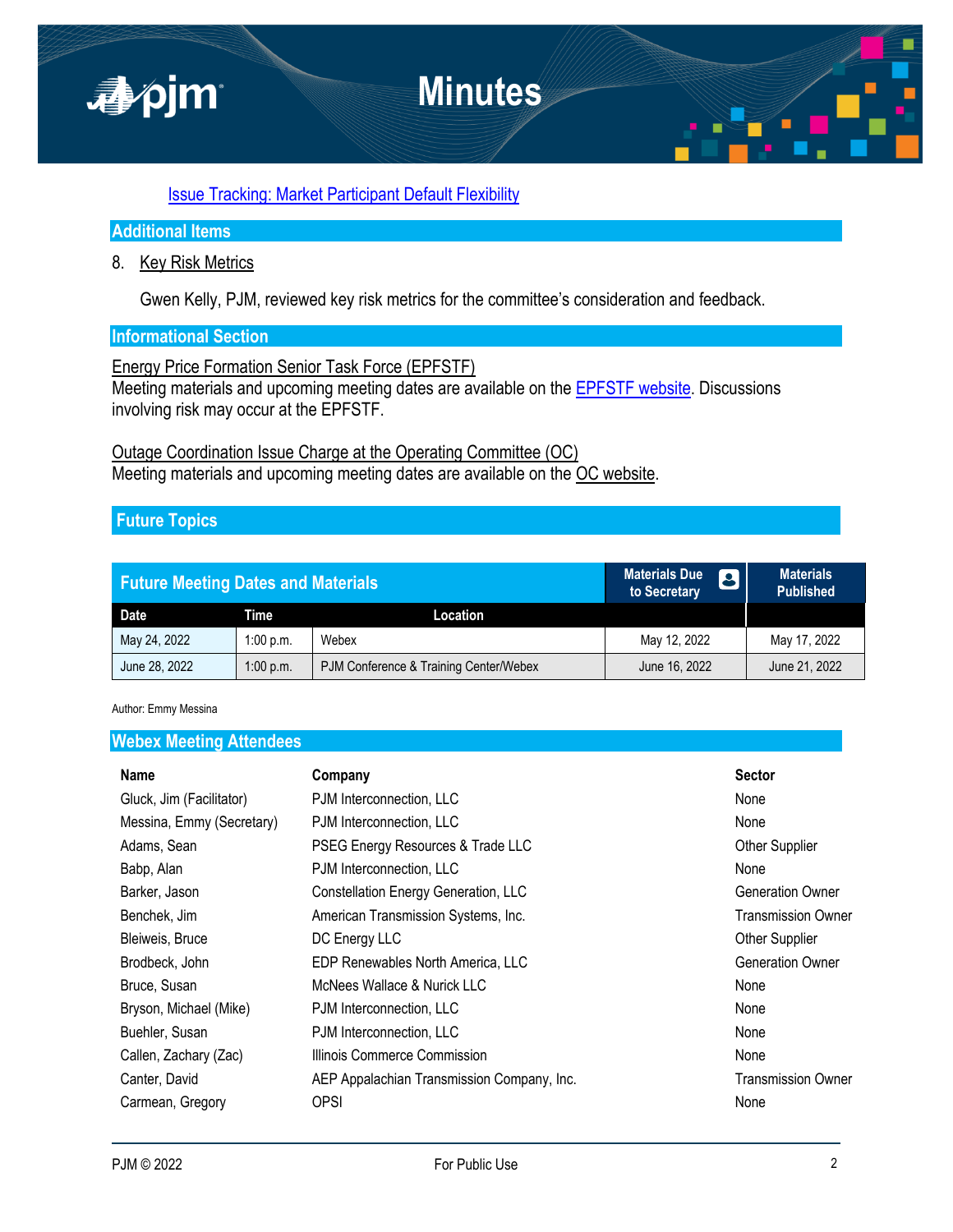

# **Minutes**

Hyzinski, Tom GT Power Group None

Chang, Sean Shell Energy North America (US), L.P. Chang, Sean Other Supplier Chu, Michael **Forest Investment Group, LLC** Chu, Michael Other Supplier Cockrell, Justin **COC Energy LLC** COC COCKRELL OUT COCKRELL OUT OUT CONTROLLER OUT DEVICE OF DEVICE OF Supplier Corash, Richard **PSEG Energy Resources & Trade LLC** Corash, Richard Other Supplier Coyne, Suzanne **PJM Interconnection, LLC** None **Coyne, Suzanne** None Deloskey, Andrew (Drew) Constellation Energy Generation, LLC Construction Construction Owner Dent, Duane **PJM Interconnection, LLC** None Downs, Jere **No. 2018** PDM Interconnection, LLC None Research Assembly the Mone Drake, Anna **PJM Interconnection, LLC** None **PJM Interconnection**, LLC Drauschak, Lisa **PJM Interconnection, LLC** None Drom, Richard (Rick) **Eckert Seamans** None None None None Duensing, Allison Saracen Energy East LP Contract Contract Contract Contract Contract Contract Contract Contract Contract Contract Contract Contract Contract Contract Contract Contract Contract Contract Contract Contract C Fazio, Danielle **Noble Americas Gas & Power Corp.** Communication of the Supplier Filomena, Guy Customized Energy Solutions, Ltd.\* The Customized Energy Solutions, Ltd.\* None Foladare, Kenneth (Ken) Geenex Solar LLC Other Supplier Ford, Adrien Old Dominion Electric Cooperative Electric Distributor Foster Cronin, Denise **East Kentucky Power Cooperative, Inc.** The Contemporary Cronic Computer Cronic Computer Gorman, Kevin **Example 2** Highlands Energy Group LLC (The) **Community Community** Community Cher Supplier Grant, Edie Old Dominion Electric Cooperative Electric Distributor Greening, Michele **Community PDM Interconnection, LLC** None **PJM Interconnection**, LLC Haas, Howard **Monitoring Analytics, LLC** None Mone Changes and Mone Changes and Mone Harneit, Carlo **Exelon Business Services Company, LLC** Transmission Owner Hartung, Shanna **PJM Interconnection, LLC** None **PJM Interconnection**, LLC Hastings, David Market Interconnection Consulting Services (MICS) None Hayik, Seth **Monitoring Analytics, LLC** None Mone None Heinle, Frederick (Erik) Office of the Peoples Counsel for the District of Columbia End-Use Customer Hepplewhite, Peter **Milkow** Wrigley Capital LLC **Communist Communist Communist Communist Communist Communist Communist Communist Communist Communist Communist Communist Communist Communist Communist Communist Communist Com** Hicks, Colleen **PJM Interconnection, LLC** None Hicks, Dave **Noble Americas Energy Solutions LLC** None Hoatson, Thomas (Tom) Riverside Generating, LLC Generation Owner Hohenshilt, Jennifer Talen Energy Marketing, LLC Generation Owner Holstein, Matthew **Natthew Communist Communist Communist Communist Communist Communist Communist Communist Communist Communist Communist Communist Communist Communist Communist Communist Communist Communist Communist Commu** Horger, Tim **Example 2018** PJM Interconnection, LLC None 2018 **PJM Interconnection**, LLC Horning, Lynn Marie **Customized Energy Solutions, Ltd.\*** None Horstmann, John **Dayton Power & Light Company (The)** Transmission Owner Hsia, Eric **No. 2018 PDM Interconnection, LLC** None None None Hu, Yong **PJM Interconnection, LLC** None **PJM Interconnection**, LLC Hugee, Jacqulynn (Jacqui) Dominion Energy Generation Marketing, Inc. Something Generation Owner Hurwich, Mark **Elliott Bay Energy Trading, LLC Communist Communist Communist Communist Communist Communist Communist Communist Communist Communist Communist Communist Communist Communist Communist Communist Communist Com**